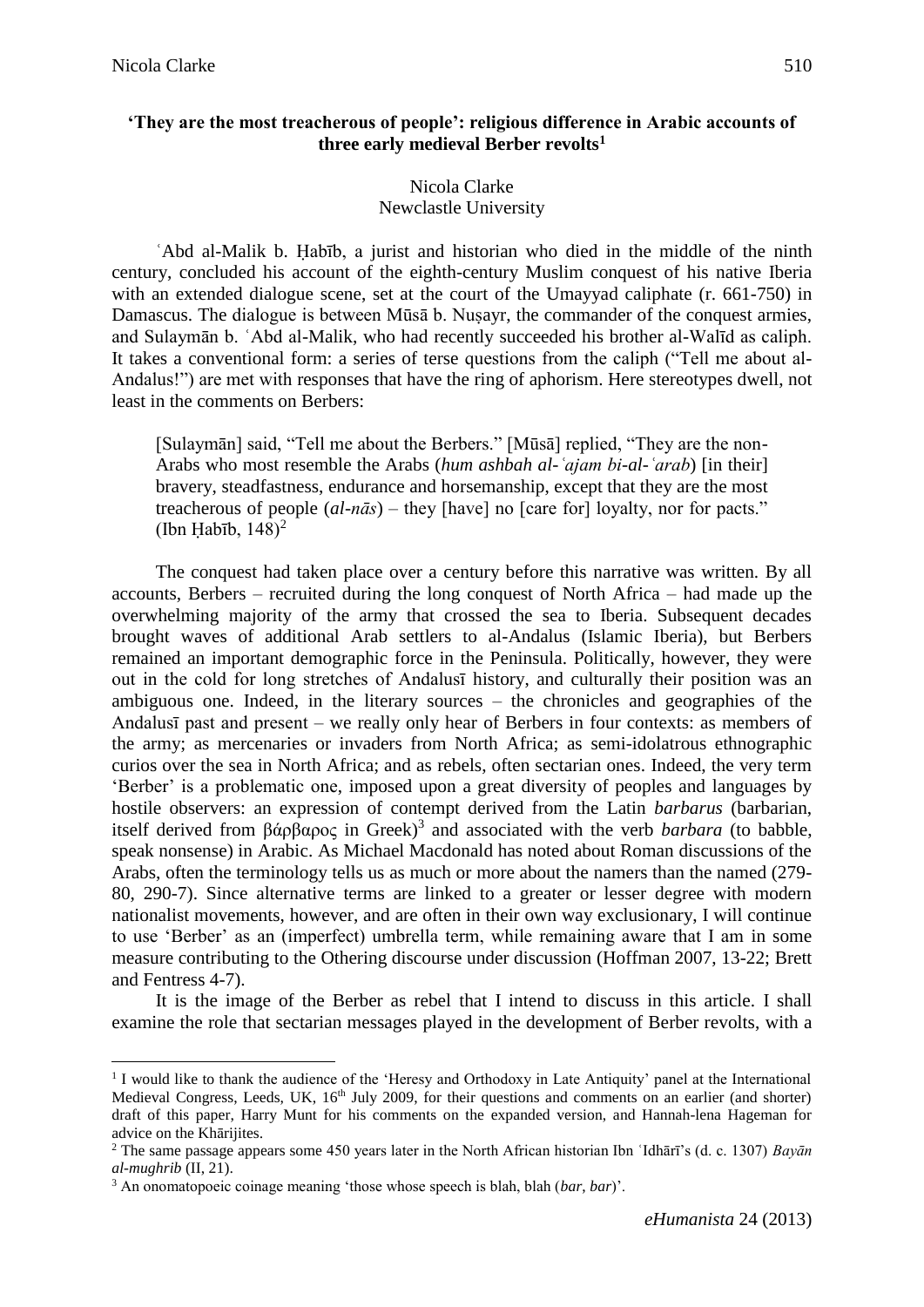particular focus on how and why non-Berber Muslim authors used the language of heterodoxy to describe these rebels. My goal is to investigate the literary category of 'Berber' in al-Andalus, and whether the use and presentation of this category changed over time, notably in works written after the fall of the Iberian Umayyad caliphate in 1031. I shall begin by discussing the present state of research on patterns of Berber settlement in al-Andalus and medieval understandings of heresy in Islam, followed by an outline of the literary stereotyping that medieval Arabic writing attached to the figure of the 'Berber'. I shall conclude by looking in detail at presentations of three early medieval revolts.

#### *Berber settlement patterns*

Medieval and modern scholars alike have long sought to trace a connection between the shape of Muslim settlement in al-Andalus – where settlement was concentrated, and the forms it took – and ethnic groupings within Andalusī society. Medieval commentators, such as the easterner al-Yaʿqūbī (d. c. 900), portray an ethnic divide, with Arabs living primarily in towns and Berbers in more remote, mountainous areas such as Extremadura (354-5). More recent work, where it has not simply taken the division for granted, has attempted to build evidence for this picture, with varying degrees of success (Guichard 1977; Ṭāha 166-82; Kennedy 16-18; Cruz Hernández 61; Fierro 2005, 201, 206-7). Pierre Guichard has argued on the basis of Arabic texts, possible Berber toponym survivals, material remains of household organisation, and patterns of irrigation, that the medieval Berbers lived in segmentary clan groups in rural areas like Valencia, with little day-to-day reference to wider political or social organisation (1998, 148-9 and 151-5; 1977, 223-5 and 249-50).

This putative ethnic-territorial divide has sometimes been portrayed as a consequence of Arab chauvinism driving the Berbers from political and economic centres, and from more fertile land. Arabs, and increasingly also the Hispano-Roman Muslim converts known as *muwalladūn*, dominated administrative posts and the cultural patronage associated with the Umayyad capital of Córdoba (Oliver Pérez 2001, 329-3; Guichard 1992, 690-1; Fierro 2005, 216-17; Vallvé 1985, 576). But it is also possible that Berbers had compelling reasons to choose such lands – that they were herders rather than farmers, for example. Furthermore, Guichard has pointed out that mountainous areas were distant from not just urban life, but centralised control (1977, 251-3); groups might, therefore, have opted to trade comfort for autonomy. Many of the regions most strongly associated with Berber settlement were frontier zones; when Córdoba's reach was weakened by political circumstance, these were the regions where ambitious individuals and families – whether Arabs, Berbers, or *muwalladūn* – could carve out autonomy for themselves, or accumulate power for a strike at the centre. In the late ninth century, a Berber clan, the Banū Tajīt, ruled outright in Guadiana (Guichard 1977, 198); our eastern observer al-Yaʿqūbī seems to have been aware of this possible link between separation and power when he noted that the Berbers of Valencia in his day, as he put it, "do not offer obedience to the Umayyads" (355). The phrasing is an important one, and I shall return to this point below.

It should be noted that other work, however, has challenged the picture of ethnicterritorial – and lifestyle – division. Eduardo Manzano Moreno has argued that the Berbers were not the nomadic, rural blank slate that medieval Arabic sources often portray them as; in fact, large sections of the Berber population of North Africa were urbanised – and Romanised – long before the Muslim conquests (1990, 417; Rushworth 86-8; Brett and Fentress 50-80), and many may well have been Latin speakers (Wright 2012a, 2012b). Nor did the coming of Islam to North Africa spell the end for Roman and Byzantine cities there, as has often been suggested (Fenwick 10-11, 14-16, 20-30). Berber as a language disappeared quite quickly in Iberia, for the most part (Vallvé 1985, 569), but Berber-Arabic bilingualism persisted in some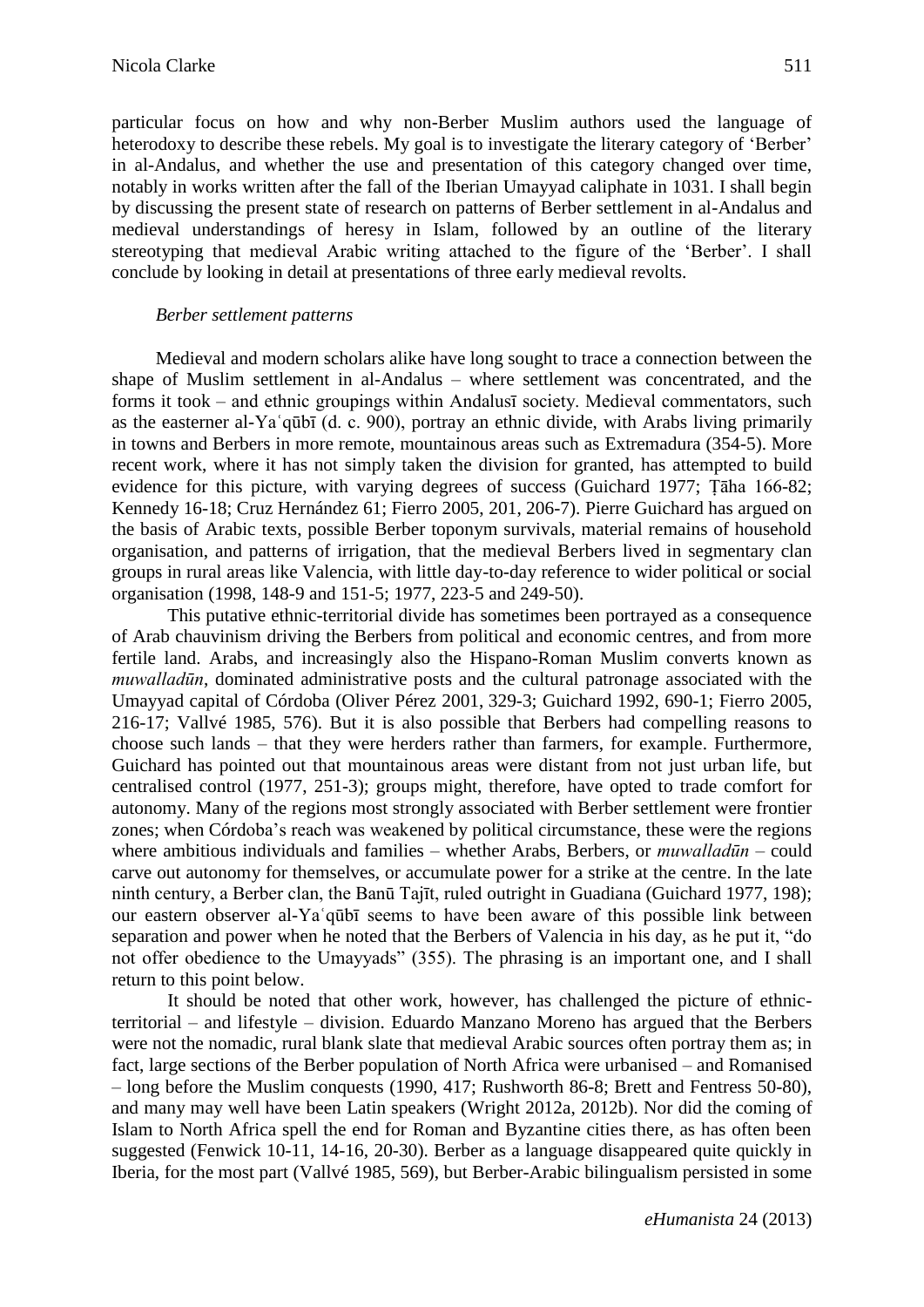areas (Glick 2005, 203-4). Andalusī biographical dictionaries show us Berber families that produced urban official and scholars aplenty in the early period – albeit often through clientage links with Arab families, especially the Umayyads (Fierro 2005, 204-5). Guichard's arguments about Valencia have yet to be borne out conclusively by archaeological investigation (Glick 1996, 193-9; Bazzana 1992, 187-202), 4 and research by Manuela Marín has been unable to confirm the predominance of endogamy on which much of Guichard's formulation rests (Marín 22; Manzano Moreno 2006, 139-46).

Finally, while the so-called *hisn-qarya* model of land ownership – that is, a fortification (*ḥiṣn*) overseeing and protecting a neighbouring agricultural village (*qarya*) – may seem to indicate decentralised social organisation along tribal lines (Bazzana 1998, 222- 3 and 232-3), there is no evidence that such arrangements were the sole province of Berbers, nor that they were truly autonomous. The *ḥiṣn* functioned differently in different times and places; some date from the ninth century, but most are from the tenth to the thirteenth centuries, and their primary purposes seem to be defence in frontier zones (Bazzana 1998, 228-9) or the protection of shared irrigation sources (Glick 2002, 116-20). There is now increasing acceptance that the *qāʾid* who controlled the *ḥiṣn* was an agent of the central government, not an independent 'lord' or clan head (Boone and Benco, 61-2).

#### *Literary stereotyping*

1

Whatever the reality of the Berbers' place in Andalusī society, a certain 'Berberphobia' within the Arabic-language literary tradition is undeniable: the dominant culture drew an essentialising portrait of the subordinate group. Parallels between this situation and Roman descriptions of the Arabs were noted above; the Arabs themselves, in turn, used their pens to belittle a whole range of non-Arabs in the early Islamic period, not just the Berbers. 5 In our texts, individual Berbers may be lionised, particularly Mūsā's deputy Ṭāriq b. Ziyād, who launched the conquest of Iberia, her hero of most accounts (Clarke 25, 62-4, 98-100). But as a group, Berbers were subject to considerable hostile stereotyping in literary texts, whether Andalusī, Egyptian, or eastern. The overriding portrayal is of the Berbers as *ʿajam*: non-Arabic speaking barbarians who are barely controllable, barely civilised, and barely Muslim. Speculations on the Berbers' origins emphasised their lack of close kinship with the Arabs (Shatzmiller 147-9), 6 or else cast them as antagonists to the grand march of monotheistic history: the Egyptian jurist Ibn ʿAbd al-Ḥakam in the ninth century, and the eastern travel writer al-Masʿūdī in the tenth, for example, both name the paradigmatic barbarian Goliath (*Jālūt*) as the ancestor of the Berbers, with the former claiming the Berbers migrated westwards from Palestine after Goliath's death (Ibn ʿAbd al-Hakam 170; al-Mas ūdī §§ 93, 100-1, 1106).<sup>7</sup> Al-Ḥamdānī (d. 945) wrote that the Berbers had received nine-tenths of the world's violent character (Glick 2005, 208). The very name 'Berber' could be used as an insult (García Gómez, 10). Even the *Chronicle of 754* – an Andalusī Christian work written in Latin, fifty years after the Muslim conquest – appears to

<sup>&</sup>lt;sup>4</sup> Glick also notes (201-4) that any community engaging in irrigation must have contact with its neighbours upand downriver. Bazzana highlights cultural parallels in the material evidence, like large communal serving dishes and the organisation of living space (e.g. large central courtyards) in Andalusī houses, but notes that there is no sign of separation of male and female space.

<sup>5</sup> This sparked something of a backlash in the form of the pro-non-Arab literary movement known as the *shuʿūbīya*, which primarily involved Persians (Gibb; Goldziher 1966; Mottahedeh; Savant), but did also create some ripples in al-Andalus (Monroe).

<sup>6</sup> Often they were said to be descended from Noah's son Ham, not Shem like the Arabs (de Felipe 380-4; Norris 33-4); the Berbers responded with their own myths of kinship with the Arabs (Shatzmiller 145, 152).

<sup>&</sup>lt;sup>7</sup> The latter also notes ( $§1167$ ), that some believe the Berbers came from Yemen, an argument that re-emerged in Moroccan schools in the mid- $20<sup>th</sup>$  century (Hoffman 2007, 14).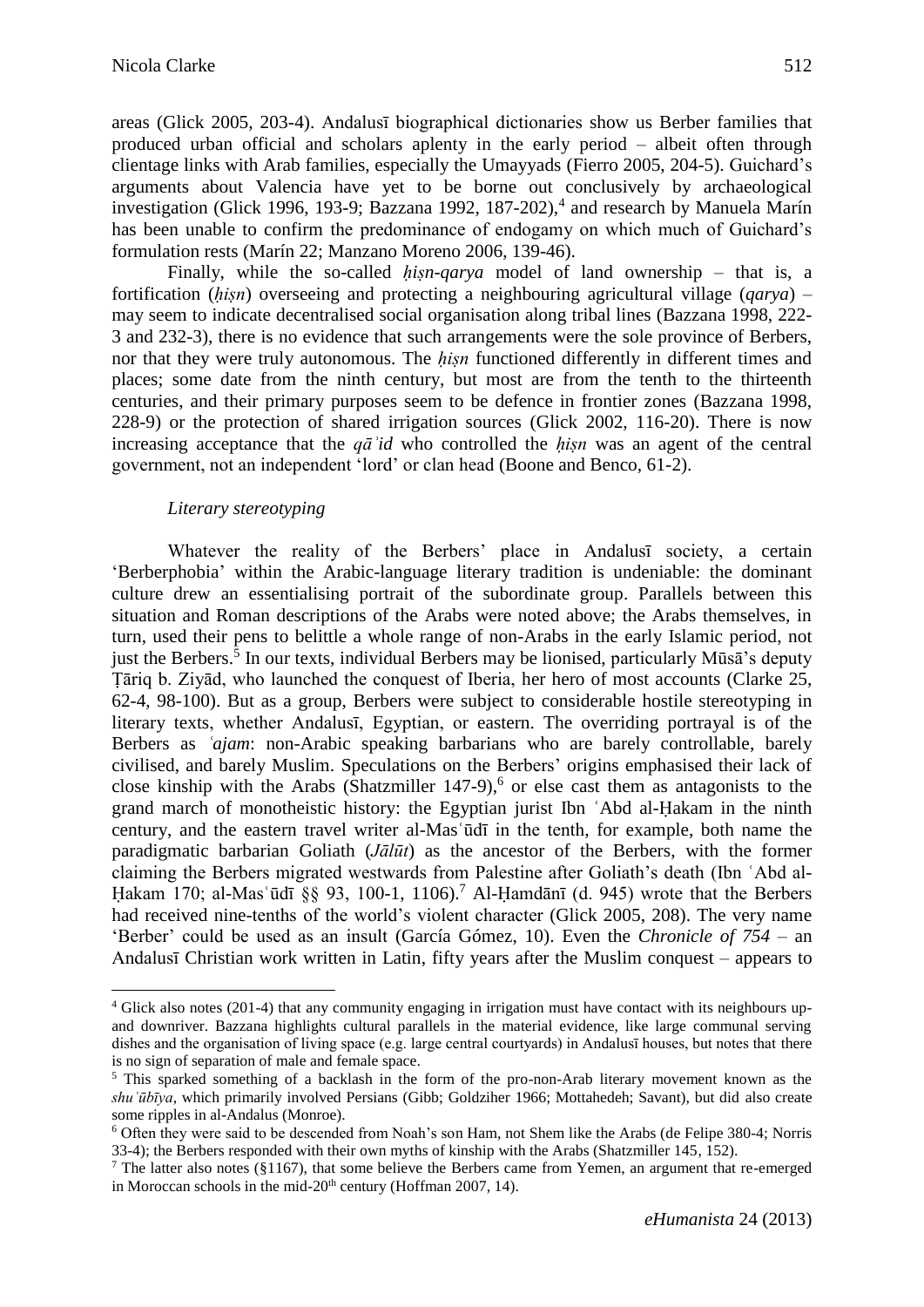1

have picked up on Arab antipathy. Describing a skirmish during the Berber revolt of 740 – the first of many (Berber) challenges to (Arab or Arabicised) state authority in the Muslim west – its anonymous author writes that an Arab cavalry charge "recoiled instantly due to the colour of the Moors' [i.e. Berbers'] skin" (§84), drawing an explicit line of racial difference and physical repulsion between Arab and Berber Muslims.

This trend of generalised hostility to the idea of Berbers became more pronounced after the fall of the Córdoban Umayyad regime in 1031. The Umayyad family, once rulers of the entire Muslim empire from their capital at Damascus, had found refuge in al-Andalus during the 750s, after a coup back east saw a rival family, the ʿAbbāsids, seize power. This distant western province was so far from Damascus, and so apparently unremarkable in the grand scheme of Islamic empire, that the ʿAbbāsids never expended the effort to stop the surviving Umayyads re-establishing themselves there. There is a certain irresistible parallelism about Umayyad fortunes in al-Andalus: they arrived, in 756, in the wake of one Berber revolt – that of the 740s, the first revolt discussed below – and their regime was overthrown less than three centuries later by what has often been characterised as another. The two decades leading up to their fall (1009-31) are widely labelled by the Arabic chronicles as a *fitna*, a term used to denote major upheaval or civil war, and which has explicitly religious connotations. The first century of Islam had been shaped and scarred by a pair of *fitna*s – expressions of competing ideas about religio-political authority and belonging, in the first of which lie the roots of the Sunnī-Shīʿī split – whose rights and wrongs chroniclers and jurists continued to theorise about, well beyond the period under discussion. A *fitna* was a trauma, a division at the heart of a community (the Muslim *umma*) that should not be divided. To call something a *fitna*, then, was both to heighten its emotional charge, and to make a claim for its religious significance.

In the wake of 1031, to judge from the surviving literary works, many blamed the *fitna* on recent Berber immigrants: that is, the North African mercenaries introduced into the Andalusī army by the Umayyad caliph al-Ḥakam II from the 970s (Scales 68-73, 165), as distinct – perhaps – from the earlier waves of Berber settlers in al-Andalus. A number of writers who lived through or after this period were extremely hostile to Berbers. Ibn Ḥayyān (d. 1076) – on whose chronicle, the *Muqtabis*, we are dependent for much of our history of the caliphate – lost everything in the *fitna*, for which he held the Berbers responsible (Scales 3), whose bad character he was not shy about tracing back into pre-*fitna* history. Ibn Ḥazm (d. 1064) likewise castigated the more recently-arrived Berbers for their lack of assimilation to polite Andalusī – that is, Arabic and Islamic – norms (Manzano Moreno 1990, 425). Even a post-1031 work in praise of the Berbers – the anonymous *Kitāb mafākhir al-barbar* – comments that they were widely seen as "the most contemptible of peoples (*akhass alumam*)" (*Tres textos*, 125-6). This last work only gave the label of Berber to tenth-century and later arrivals, leading Joaquin Vallvé to question whether the earlier 'Berbers' of the literary sources were actually Berbers at all (1992, 58-9).

Andalusī geographical works discussed Berbers' past paganism and present heterodoxy,<sup>8</sup> and they used eastern models of describing barbarian Others to categorise, explain, and condemn the Berbers. Just as the Andalusīs had seen their world upended by 'barbarian' outsiders, so, in 1055, had the Arabic and Persian writers of the east watched a clan of Turkic nomads become the *de facto* rulers ('*sulṭān*s') in Baghdād. Turks, as mercenaries and slave soldiers of the ʿAbbāsid caliphate for several centuries, had long been scapegoated as a disruptive force, and many literary works linked these outsiders with the eschatological horrors of Gog and Magog (*Yājūj wa-Mājūj*), by postulating a shared descent from Noah's son Yapheth (al-Bakrī §567). Andalusīs borrowed and adapted this idea; the

<sup>8</sup> Al-Bakrī §§1092 and 1102 (worship of idols), 1274 (a note on the presence of Khārijites, on whom see below).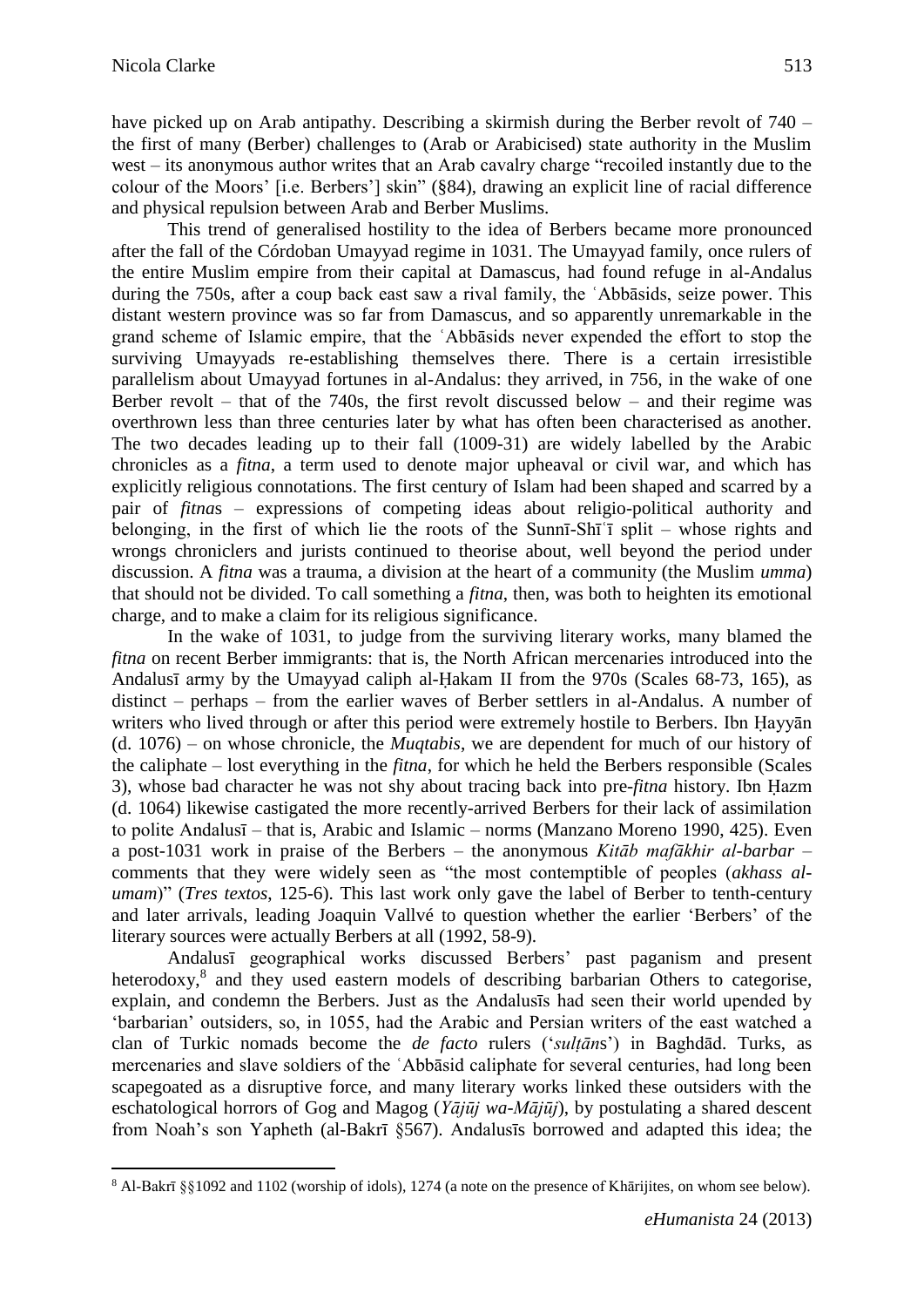geographer al-Zuhrī, for example, writing in the latter half of the twelfth century, makes the same link, but adds the Berbers to the family (§161). As with the idea of the Berbers' kinship with Goliath, we see writers in Arabic expressing their discomfort with Berbers by constructing them as not only ethnic but scriptural Others.

Post-1031 geographical writing also features anecdotes about magical talismans, erected to ward off Berber invasion. One comes from the Andalusī geographer al-ʿUdhrī (d. 1085):

It was related that, in the vicinity of the city of Elvira, [there was] a stone image (*ṣūra*) of a horseman, which children used to ride. Part of it was broken. It was said that in the year when the *ṣūra* was broken, the *fitna* overwhelmed Elvira, and the Berbers entered it. That was the first year of its ruin. (88)

This is a re-working of a literary trope common in medieval Arabic accounts of the Muslim conquest of Iberia, used here to explain why the *fitna* came to afflict this particular part of al-Andalus: the statue is a protective seal that keeps the land inviolate until the day when it is destroyed, whether through human folly or fate, just like the so-called 'House of Locks' in Toledo is said to have been penetrated by the Visigothic king Roderick in 711, and so brought about the Muslim invasion and his kingdom's fall (Clarke 33-5, 149-50).

Another notable warding statue is said to have existed at Cádiz, as part of the lighthouse there. Earlier Andalusī writers, like Aḥmad al-Rāzī (d. 955), had followed Classical and Late Antique authorities in attributing this to Hercules (Lévi-Provençal), but after the 1031 *fitna*, the story changed to fit a new context. Yāqūt (d. 1229), an enormously influential eastern geographer, says that the Cádiz statue was built – by a suitor competing for a local woman's hand – with the aim of protecting Iberia against the Berbers (IV, 290). This legend is an adaptation, recalling one that Graeco-Roman tradition associated with Sicily (*Fragmentary* II, 177); 9 and it was evidently constructed with hindsight, since al-Zuhrī reports that the statue was destroyed in 1145-6, some time before Yāqūt wrote his account. He adds, rather more prosaically than some of his fellow scholars:

The people of al-Andalus used to think that it was a talisman related to activity in the sea, and that if it was destroyed no-one would be able to enter the sea. But when it was destroyed, nothing changed. (§239)

In short, Berbers were a sinister Other for many of the historians, geographers and other writers whose literary imagination shapes our knowledge of al-Andalus: a threat to the social and political order. And in the medieval Islamic world, society and politics were inseparable from religion.

## *Heresy in Islam*

1

Before we turn to more detailed case studies, it is necessary to discuss, briefly, conceptions of heresy and heterodoxy in Islam. It is frequently pointed out that heresy, in the Christian sense, is not a concept that fits easily into an Islamic context (Lewis 52). There is no single Muslim church, universally recognised as having the authority to make pronouncements on correct and incorrect doctrine; nor is there a Sunnī, or a Shīʿī one, although for a time various Shīʿī sects were led by lines of *imāms*, spiritual (and, where

<sup>9</sup> Alaric, we are told, could make the crossing to Sicily because of a magical statue, built to keep away both barbarians and 'the fires of Etna'; once destroyed, its protection was removed and Sicily was ravaged.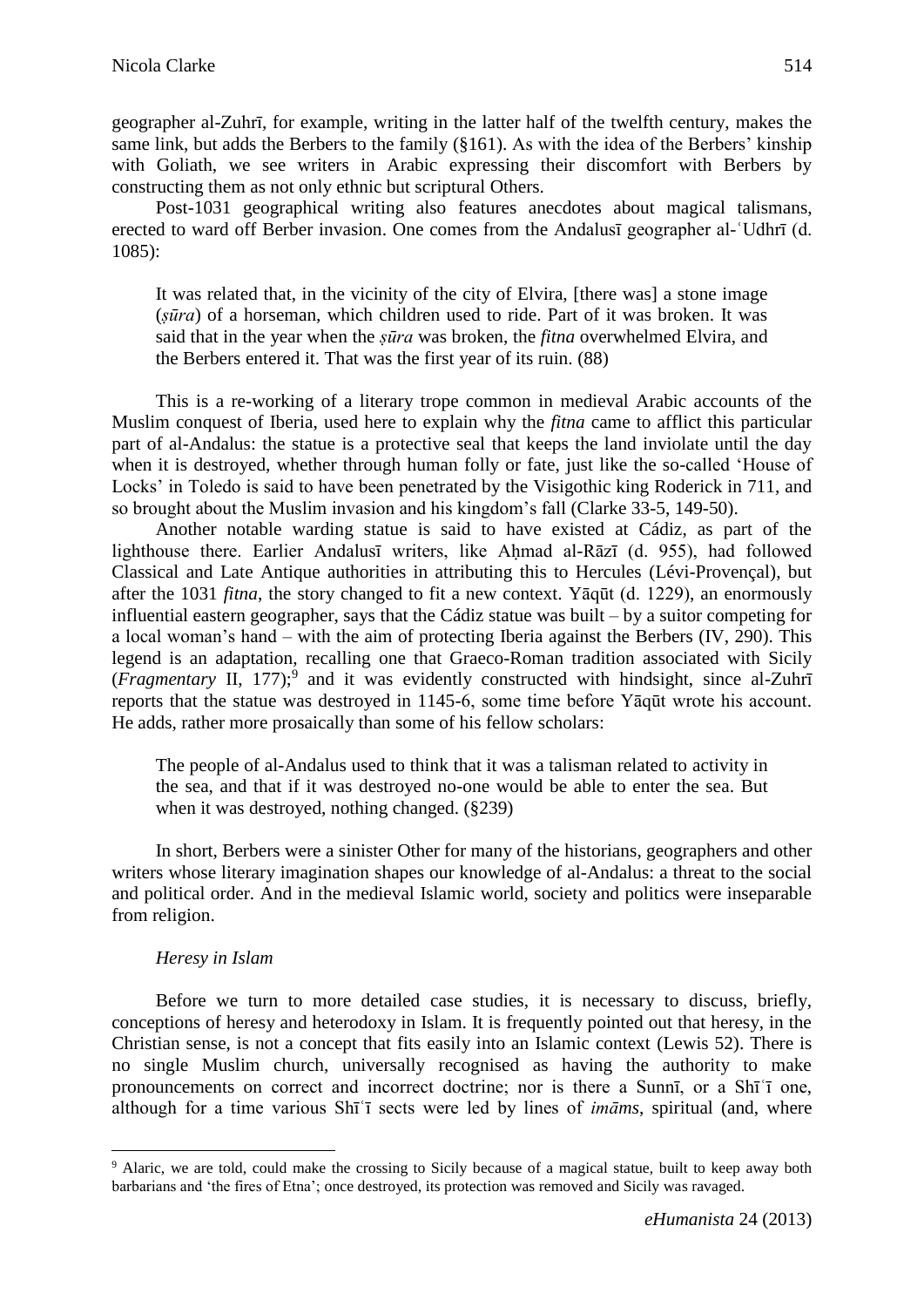possible, political) authorities by virtue of their descent from the Prophet Muhammad's nephew and son-in-law, ʿAlī. After the death of the Prophet, the fledgling community was united under the religio-political authority of the caliphs, but – as noted above – competing ideas as to who was entitled to be a caliph, and on what grounds, soon challenged that unity. For the group that would become the  $\text{Sh}^{\dagger}$  a, the community's rightful ruler – and the illuminator of its doctrine and laws – could only come from the line of ʿAlī (Halm 2004); for the Khārijtes, who will be discussed further below, those who 'went out' from the community during the first civil war, the leader could be anyone, if they were a strict adherent of scriptural law, and agreed upon communally.

What eventually became known as the Sunnī conception of authority took several centuries to develop, and resided largely in the interpretation of a body of tradition: that is, in the Qurʾān and the *sunna* of the Prophet (accumulated anecdotes of his words and deeds). This knowledge was passed down by legal scholars, orally and in writing, and used by them to make legal judgements. Some jurists had state-sponsored roles, but the training and affiliation of jurists lay with their peers, who over time came to be grouped into four main legal schools. But even a legal school (*madhhab*) did not operate as a body, issue corporate judgements that it could expect to be universally accepted, or have the collective authority to determine heresy as we understand it. Islamic law was about many individual authorities, who not infrequently disagreed; Islamic orthodoxy, likewise, was in the eye of the beholder, and endlessly mutable, even if it was always couched in the language of tradition. This is not to say medieval Islam was a free-for-all; medieval Muslims certainly held that there were correct and incorrect beliefs (Melchert 85-7, 89-93). Rather, the question of who was entitled to circumscribe and enforce correct belief belonged in multiple hands and minds.

Nonetheless, individuals and groups were targeted by authorities for holding – or, perhaps more pertinently, displaying and proselytising for – wrong beliefs (Fierro 1987, 101- 2, 113-18). States and rulers did, usually in conjunction with particular schools or individually influential scholars, pick a definition of orthodoxy against which to judge their opponents, who were duly rendered religious deviants (Judd). The most famous example of this is the *mihna* ('inquisition') of the early ninth century, when the 'Abbasid caliph al-Maʾmūn attempted to use a disagreement over the nature of the Qurʾān to force the burgeoning scholarly elite of Baghdad to acknowledge his authority to formulate doctrine; he failed, and thereafter Muslim rulers largely had to approach such issues in conjunction with scholars (Cooperson 113-21; Melchert 8-16; Turner). The Umayyad rulers of al-Andalus, for their part, forged a relationship with the Mālikī school; Mālikī jurists provided the *amīr*s and caliphs with legal advice and public support, in return for official backing and preferential treatment for the school's jurists: the appointment of Mālikīs to the post of chief judge (*qāḍī*), for example.

Medieval Islam lacked a catch-all term like 'heresy', although a word like *zandaqa* – meaning 'Manichaean', initially – came to cover that ground to some degree, and its use in al-Andalus has been explored by Maribel Fierro (1987-88, 251-8). More common were charges whose shades of meaning are indicative of the medieval Islamic community's priorities and preferred discourse, such as *bidʿa* (impermissible innovation, i.e. a deviation from tradition, although one generation's innovation could be the next's accepted practice), or *ridda* (apostasy, which could mean not only an active change of religion but also the denial of core Islamic religious duties, like paying *zakat* [alms tax]) (Kraemer 36-7). Most important for present purposes is the conflation of terminology for revolt, heterodoxy, and apostasy. Since a Muslim ruler's authority was ordained by God, rebellion against a ruler, a threat to the established order, was a strike against God too. This was something the Umayyads in al-Andalus were particularly keen to emphasise – through public ceremonial, literary patronage, and regular military campaigns – given their breakaway independence (after 756) from the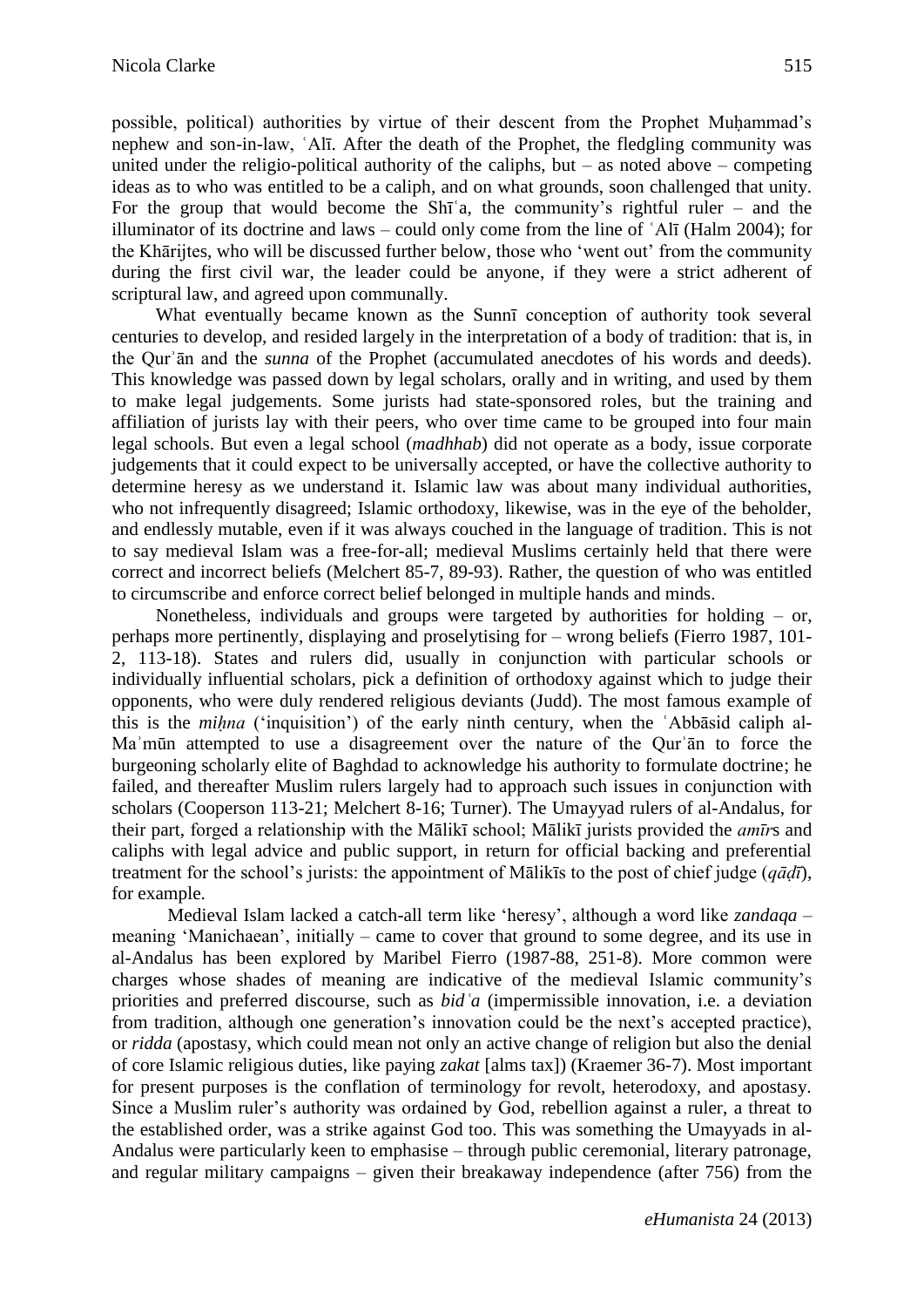wider Islamic caliphate, whose legitimacy they rejected, and the frequency with which they faced revolt at home (Safran).

To medieval heresiographical scholars, too, perhaps the most famous of whom was Shahrastānī (d. 1153), sectarian division was rooted in error, and error lay chiefly in failure to obey rightful rulers  $(22-7)$ .<sup>10</sup> Obedience, to a ruler and to one's communal duties as a Muslim, was a cardinal virtue; disobedience threatened the unity of the community, insulting God and threatening the well-being and salvation of all. In many ways it was the act, rather than wrong belief, that was the issue; a degree of difference in opinion could be tolerated, provided that communal duties were fulfilled, as is most famously exemplified through the protection (*dhimma*) and freedom of worship afforded to Christians and Jews (known as *dhimmīs*), in return for payment of a state poll tax. Being a medieval Muslim was a communal endeavour: leaving the community was a religious statement, and legal writings on apostasy and heterodoxy focus very much on encouraging apostates to "return to obedience" and rejoin the community (Qurʾān 49:9; Kraemer 48-9). In theory, rebellion was only a capital crime if an attempt was made to justify the disobedience using a *ta*ʿ*wīl* (a reading of the Qurʾān that was excessively different from accepted norms) (*EI<sup>2</sup>* X, 390-2); in practice, however, an Andalusī *amīr* would condemn any rebel as an apostate.

It has been argued in the past, by scholars such as Ignaz Goldziher (1963 91-6), that al-Andalus was somehow a uniquely conservative Muslim state, and that the Mālikī law was a uniquely intolerant, even "fanatical" one. This is a picture shaped largely by the likes of Ibn Hazm – a detractor of the Mālikīs, with whom he had clashed, as well as of the Berbers – and has been challenged in recent years. Al-Andalus was more diverse, religiously, than used to be appreciated (Aguadé 54-60). Nevertheless, the *amīr*s and caliphs clamped down on any heterodox movement they had the resources to deal with, seizing upon such movements as way to display their orthodox piety and ability to protect the community from rogue elements. The Umayyads of Córdoba, after all, had a point to prove, both at home and abroad, since they did not offer allegiance to the new, usurping ʿAbbāsid rulers in the east; and after 929, when the Umayyad 'Abd al-Rahmān III (r. 912-61) dropped the subordinate title of *amīr* for the universalist one of caliph, he was laying claim to religious authority over the whole Islamic world. In doing so, he raised the stakes at home, and made a statement abroad: rebelling against a regional *amīr* was one thing; rebelling against a caliph was something else entirely.

## *Revolt 1: The Berber Revolt*

1

Unrest and conflict were endemic in al-Andalus in this period, although the levels waxed and waned according to the strength of the regime, and perhaps also due to broader trends, such as grain prices (Marín-Guzmán 186 and 218). It was not simply a case of Arabs against Berbers (or either against *muwalladūn*). There were, as discussed above, social, political and geographical distinctions between ethnic groups, but each group was also internally divided along political and factional lines: the Arabs into *baladī*s (the earliest post-711 settlers) and Syrian *jund*s (settlers of the 740s wave) (Manzano Moreno 1998, 86-8), for example, or the powerful old families resisting Córdoban centralisation, as in the late ninthcentury revolt of Seville, which resulted briefly (c. 899-913) in an autonomous amirate (Carabaza 41-3; Guichard 1992, 683-4). Among the Berbers, there was conflict between tribal elites – many of whom relied for their power and status at least in part on their relationship with the Umayyads – and religious leaders (Manzano Moreno 1991, 256-7).

<sup>&</sup>lt;sup>10</sup> Shahrastānī did not advocated that a believer should follow a ruler blindly, without reflecting on what was being asked, however (41).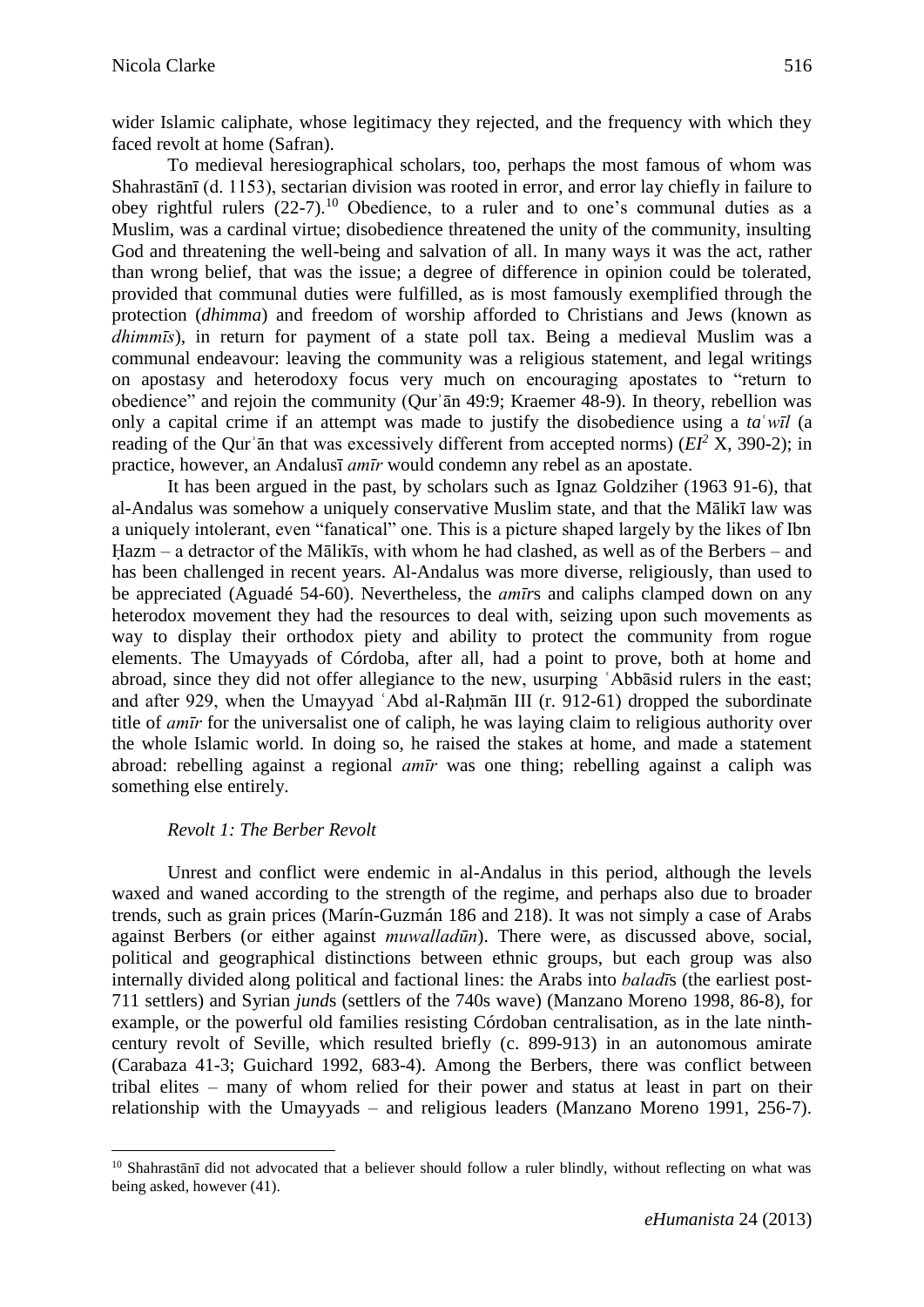Most the revolts of the eighth and early ninth centuries centred on groups of Arabs or Berbers, although as the ninth century wore on, *muwalladūn* also became involved (Guichard 1977, 306-7). These rebels were often prominent families with a regional power-base, such as the Banū Qasī ('the sons of Cassius'), who dominated Aragón until the ninth century (Guichard 1974, 1508; Kennedy 69-72).

The Berber uprising of the 740s is easily the most famous of the episodes under discussion in this article, to the extent that it is known simply as '*the* Berber revolt' in modern scholarship (Aguadé 64-5; Brett and Fentress 87-8; Manzano Moreno 2010, 590-3), and even in some medieval works (Ibn al-Qūṭīya 14: "*thawra al-barbar*"). I shall concentrate here on two contrasting accounts of these events. Writing the tenth century, at the height of the Córdoban Umayyad caliphate's confidence and power, was the grammarian Ibn al-Qūṭīya (d. 977). As his name ('son of the Gothic woman') indicates, Ibn al-Qūṭīya had Visigothic ancestors, and his chronicle is unique in the way he weaves the fortunes of his Christian forebears into the narrative of Andalusī history – particularly in terms of the special relationship they had enjoyed with the Umayyad dynasty since the conquest (Fierro 1989; Christys 179-81; García Moreno 311-12). The second account comes from the *Akhbār Majmūʿa* ('Miscellaneous Reports'), an anonymous compilation that merges historical material from multiple genres, including poetry; it contains tenth-century material, but the date of its composition probably belongs to the eleventh century or later.<sup>11</sup>

Both accounts have broadly similar outlines: the revolt begins in Tangiers, before spreading through the Maghreb – where it is led by one Maysara – and into al-Andalus, threatening to destabilise the entire region and provoking the caliph to send troops from Syria; the rebels are eventually defeated, but the Syrians become embroiled in a further with the (Arab) governor of al-Andalus, representing the interests of the *baladiyya*, the peninsula's original Muslim settlers. The most immediately obvious way in which the accounts differ is how they are structured: Ibn al-Qūṭīya spends less than two pages on the Berber revolt, and six on the conflict between the caliph's forces and the Andalusīs (14-15 and 15-20, respectively); the *Akhbār Majmūʿa*, more prolix in general, devotes twelve pages to the Berbers, but only six to the fight with the Syrians (28-40 and 406).

As this might suggest, Ibn al-Qūtīya is dismissive of the Berber revolt; Maysara was known as 'the contemptible one' (*al-ḥaqīr*, a word containing overtones of ignominy and of lowly origins), he says, noting that before he became a rebel, Maysara was merely a water vendor in the *souq* of Qayrawān (14). But for the *Akhbār Majmūʿa*'s compiler – and/or for his sources – the revolt is a more serious episode, and Maysara gets no such contemptuous nickname. A religious cast is given to the Berbers' unrest; they were partisans, we are told, of "the Ibāḍīya and Ṣufrīya" (28), two sub-sects of the Khārijites.

'Khārijite' – derived from the verb *kharaja*, 'to go out' – is an umbrella term for an ideology that emphasised activist piety, and required its adherents to abandon any community or ruler that did not measure up to its standards of behaviour (Watt ch. 1; Lewinstein; Robinson 109-24; Kenney; Sizgorich 196-230; Gaiser; Hoffman 2011). Khārijites are viewed with a fear and suspicion in the Arabic historical and heresiographical tradition that, for the most part, far outweigh their actual significance (Shahrastānī 118-41); they are also presented as being perhaps more numerous than they truly were, in the sense that scholars such as Shahrastānī labelled anyone who rebels against "the legitimate ruler (*imām*)" a Khārijite, regardless of what – if any – doctrine they actually espoused (118).

Nonetheless, they could be a force to be reckoned with in the Maghrib – an Ibāḍī polity was established in the region only a few decades after the revolt (Rushworth  $88-95$ )<sup>12</sup> -

<u>.</u>

 $11$  Molina (513) notes the impossibility of pinning it down, since it contains such a variety of reports and styles; Manzano Moreno (1992, 43), suggests that there is at least a substantial amount of tenth-century material in it.

<sup>&</sup>lt;sup>12</sup> The Rustamids, centred on Tāhart, from 761 onwards.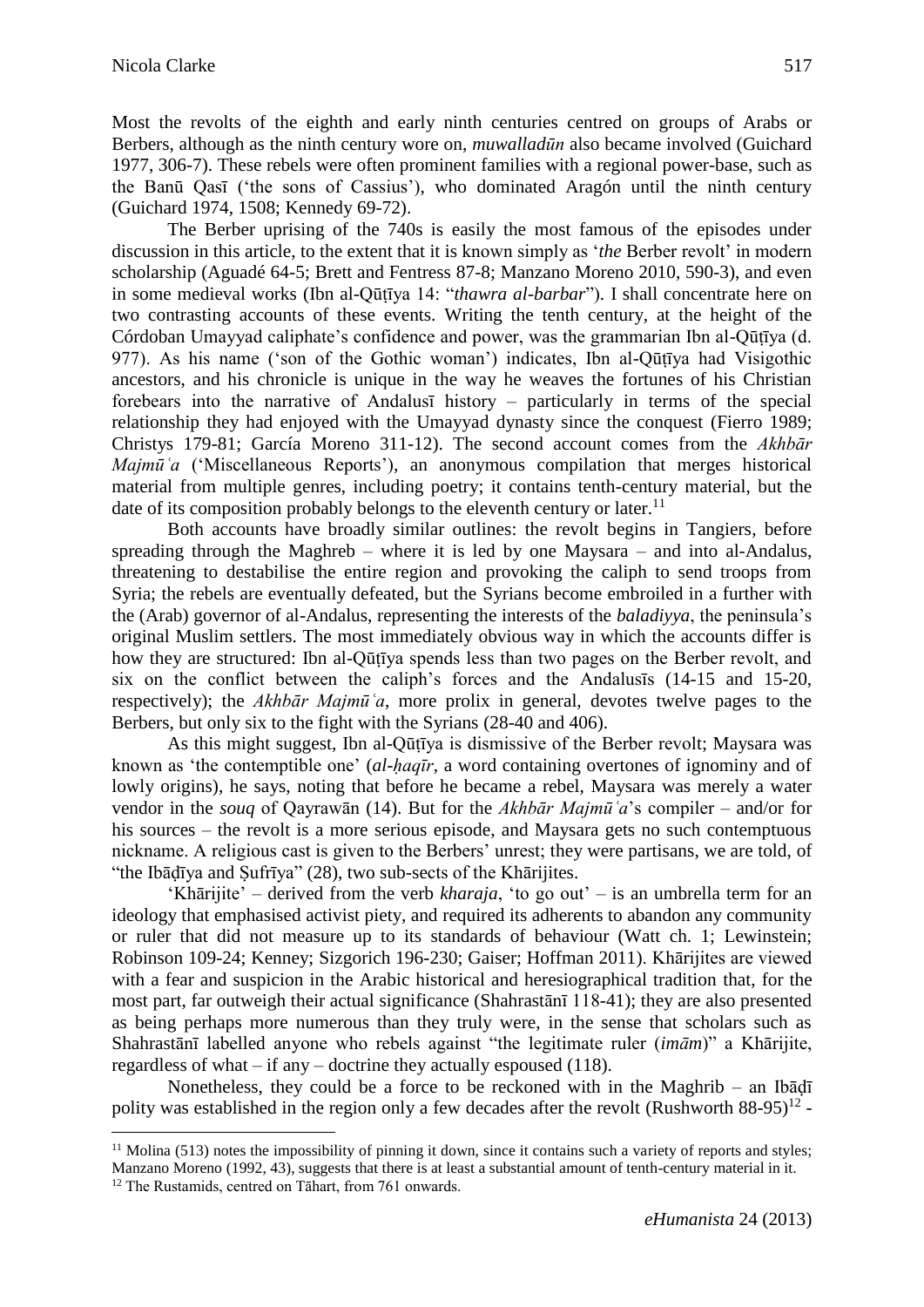and from the angry, Berber-distrusting perspective of the eleventh century it seems that equating Maghribi Berber unrest with what was widely perceived to be the anarchism and violence of Khārijī ideas was irresistible. The *Akhbār Majmūʿa*'s tone when describing these rebels is not casual patrician dismissal, but outrage: they massacre the population of Tangiers, including its children (28), and Maysara's "uncountable" force of Berbers (a dehumanising adjective that Arabic chronicles tend to reserve for animals, or loot) faces off against an army whom the text calls simply, and repeatedly, "the Muslims" (32-3). The Berbers have left the community of believers, and thus placed themselves beyond the civilised pale. Their grievances are listed, but these are rendered invalid, we are told, by the fact that the Berbers are rebelling against their rightful rulers (*aʾimma*, pl. of *imām*), and that they have chosen the iconography of notorious earlier rebels, including shaving their heads, to express their discontent (32).

Whereas Ibn al-Qūṭīya makes little connection between the later unrest in al-Andalus and the revolt in North Africa, attributing the conflict with the Syrians largely to political opportunism on the part of the Andalusī governor – and noting that "the Arabs and Berbers of al-Andalus" are ranged on his side against the Syrians who might steal their land (14, 17-20) – the *Akhbār Majmūʿa* paints the episode as primarily an ethnic and religious conflict. In the latter text, the Arabs of al-Andalus send supplies to the beleaguered Syrians fighting in North Africa, while the Berbers of al-Andalus shave their heads "in imitation of Maysara" (40) while driving the Arabs out of several regions of the peninsula (37-40). At length, God gives the Muslims victory over the Berbers (40).

Ibn al-Qūṭīya's narrative was one of Umayyad authority being challenged but ultimately triumphing in al-Andalus; his interest lay in portraying the Peninsula as chaotic, and its governors untrustworthy, prior to the arrival of direct Umayyad control there in 756, not in targeting the Berbers as specifically disruptive. But by the time the *Akhbār Majmūʿa* was being compiled, Umayyad authority was a thing of the past, and the precarious new world was the creation of North African Berbers. Ripples of the revolt were also felt farther afield, although these were somewhat muted by the more successful regional revolt of the same decade, the ʿAbbāsid 'revolution'; nonetheless, the event, and the attendant notion of a vast Berber insurrection in the Maghrib as a possible precursor to the End Times and the coming of the Mahdī, left traces in apocalyptic literature as far away as Egypt and Syria (Madelung 13-14, 20-1).

## *Revolt 2: Shaqyā, c. 768-77*

1

The second of my chosen revolts came close on the heels of the first (Ibn al-Qūṭīya 32; *Akhbār Majmūʿa* 107-11; *Fatḥ al-Andalus* 102; Ibn al-Athīr V, 605-6, and VI, 9, 35, 42, 49-50; Ibn ʿIdhārī II, 54-5; Fierro 1987, 28-9; Aguadé, 65; Manzano Moreno 1991, 238-48). The sources show some confusion over the dating (although they largely agree on the sequence of events), but it seems to have lasted the better part of a decade. This revolt was launched by one Shaqyā b. ʿAbd al-Wāḥid, <sup>13</sup> a Miknāsa Berber and teacher (*muʿallim*) from the district of Shanṭabariyya (Santaver, roughly corresponding to the present-day districts of Guadalajara and Cuenca). It was a region strongly associated with Berber settlement (Manzano Moreno 1991, 142-3; Ṭāha 174-7). In the course of the uprising, Shaqyā and his followers killed the governor of Shanṭabariyya and took the town of Coria (some two hundred km away to the west). They then led the authorities a merry dance for several years, disappearing into the mountains – the almost canonical refuge of Berbers, as we have seen –

<sup>13</sup> Or Shaqnā (*Fatḥ al-Andalus* 102) – there is no difference between this and 'Shaqyā' in unpointed Arabic script – or Sufyān (*Akhbār Majmūʿa* 107).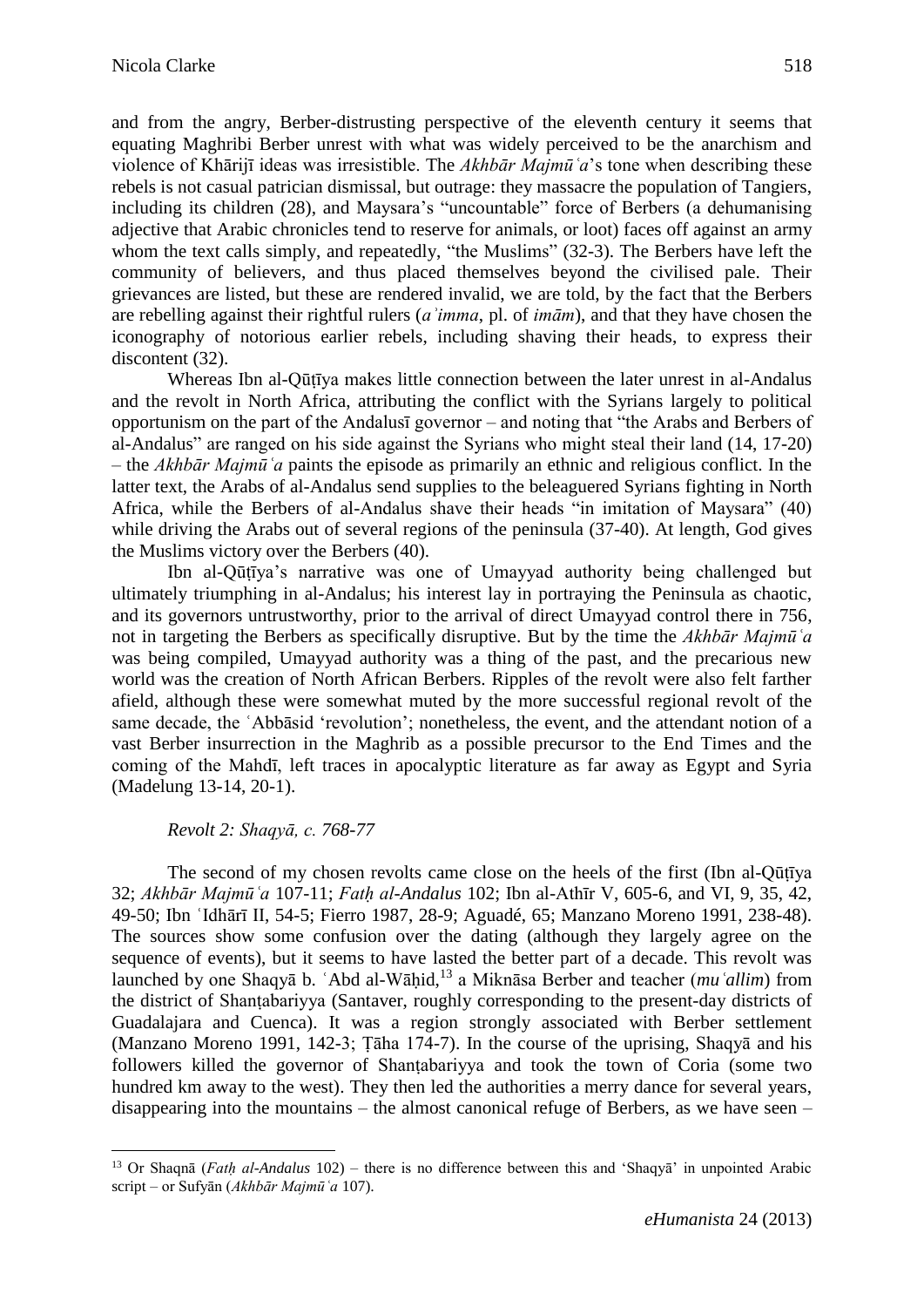whenever an expedition was sent to deal with him (*Akhbār Majmū*  $a$  107; *Fath al-Andalus* 102; Ibn al-Athīr V, 605, and VI, 9, 35, 42). Eventually he was killed by what seem to have been some of his own followers, perhaps indicating a power struggle.

Again I want to consider the language in which the accounts of Shaqyā's revolt are couched. On the taking of Coria, for example, the *Akhbār Majmūʿa* – hostile to Berbers, as we saw in the previous section – uses the verb *ghalaba* (to overcome), rather than *fataha* (to conquer), the latter being more usual when discussing the military activity of Muslims; in other words, it is being made clear that this is not a legitimate conquest, in which God works through the warriors, but a usurpation of proper authority (107). The same text also says that Shaqyā "spread corruption through the land" (107), wording that undoubtedly comes from a verse of the Qurān (5:33) that declares it is obligatory for Muslims to put a stop to such behaviour:

Indeed, the punishment of those who fight God and His Messenger and spread corruption in the land is to be killed, crucified, have their hands and feet cut off on opposite sides, or to be banished from the land. That is a disgrace for them in this life, and in the life to come theirs will be a terrible punishment.

The wording may be a trace of legalistic justification used for the campaigns against Shaqyā, but it is also an indication of how such revolts were conceptualised, as a source of unacceptable disorder. Shaqyā is never called a *zindīq* (heretic), or an apostate; his rebellion is a *khurūj*, or going-out, again linking him to the Khārijites, and emphasising again the way that a rebellion involves leaving the community. Others are more dismissive: Ibn ʿIdhārī, probably following the lost work of the Andalusī Ahmad al-Rāzī (d. 955), <sup>14</sup> calls Shaqyā's followers a 'rabble' (*ghawghāʾ*) (II, 54), a favoured term to describe the followers of Berber religious or rebel movements. 15

Language is also key to the religious dimension of this revolt's presentation. A recurring detail in the accounts is that Shaqyā's mother was named Fāṭima, like the Prophet's daughter, and that Shaqyā called himself al-Fāṭimī, thus claiming ʿAlid descent. In other words, he was – or was portrayed as – a proto-Sh $\overline{a}$  ite. As is so often the case with unsuccessful (apparently) heterodox movements, it is difficult to be sure whether 'al-Fāṭimī' was a genuine self-identification by Shaqyā, or a label applied by his enemies. ʿAlid lineage offered an alternative source of legitimacy to anti-Umayyad rebels, without requiring an appeal to the ʿAbbāsids, and someone had made similar claims only a few years before (Fierro 1987, 29). But the fact that most of the accounts agree about Shaqyā using it – with the exception of Ibn al-Qūṭīya, who opts for a different phrasing  $16$  – should not necessarily be taken as corroboration; the agreement is a function not of multiple independent witnesses to events, but of our various chroniclers drawing upon each other's work, and each apparently continuing to find the term meaningful for the effect they wished to create. As Maribel Fierro has demonstrated, 'Fāṭimī' was for a long time a derogatory term applied to rebels and rivals – especially by the ʿAbbāsids – rather than something that proto-Shīʿites claimed for themselves: a way of belittling ʿAlid claims by linking them with a woman (1996, 153-5). Even the dynasty that historians today call the Fatimids  $(r. 909-1174)$  – the Córdoban Umayyads' great regional rivals, who did claim descent from Fāṭima – did not use the term of

1

<sup>&</sup>lt;sup>14</sup> See Clarke (ch. 2) for further discussion of Ibn 'Idhārī's sources.

<sup>15</sup> Followers of another teacher's uprising in the marches, in 850-1, were also called *al-ghawghā'* (Ibn al-Athīr VII, 66; Ibn ʿIdhārī II, 90).

<sup>16</sup> Ibn al-Qūṭīya does not name him, saying only that "a man claiming descent from ʿAlī [b. Abī Ṭālib] rebelled (*thāra*) in al-Hawwārīyīn" (32). The place name indicates a strong Berber identification with the area; Hawwāra Berbers were among those who settled in district of Shanṭabariyya after the conquest (Ṭāha 175).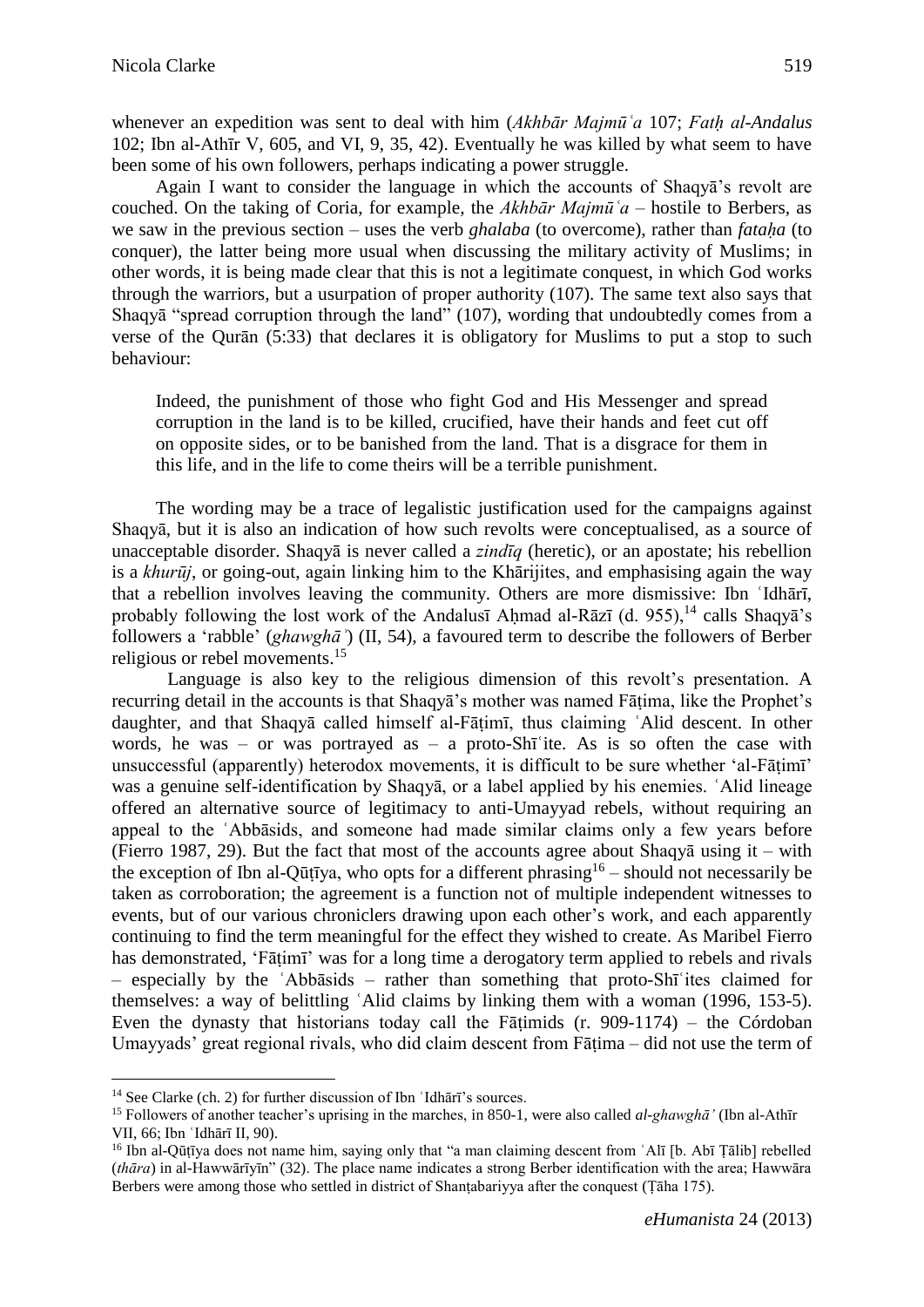themselves until over a century after they came to power (Fierro 1996, 144-7). It is therefore possible that the accounts' use of the title is simply a way of mocking Shaqyā, or else retrospectively discrediting him by association with the external enemies of Umayyad al-Andalus. It is notable, in this regard, that Ibn ʿIdhārī also calls Shaqyā a *dā*ʿ*ī* ('propagandist'), a term specific to Fāṭimid missionaries active outside their own borders – anachronistic for Shaqyā's own time, but certainly meaningful to later audiences, as will be discussed below.

## *Revolt 3: Ibn al-Qiṭṭ*

This article's final revolt, which took place in the year 901, we know largely from one of the surviving portions of Ibn Ḥayyān, who drew on two tenth-century sources, ʿĪsā b. Aḥmad al-Rāzī (d. 989, son of the al-Rāzī mentioned above) and al-Shabīnasī (Ibn Ḥayyān 127, 133-9; Fierro 1987, 106-11, 123-4; Aguadé 66-7 and 70; Manzano Moreno 1991, 56 and 253-5; García-Arenal 90-1). The revolt's leader, Ibn al-Qiṭṭ, was not a Berber but an Umayyad prince (Ibn ʿIdhārī II, 140); his army, however, was overwhelmingly Berber, to the tune of  $-$  it is said  $-$  60,000 people (Guichard 1992, 684). With the Córdoban government crippled by Umayyad infighting, the reign of ʿAbd Allāh (r. 888-912) was a period when frontier clans flourished; furthermore, with the Christian kingdom of León pushing southwards under the ambitious Alfonso III (r. 866-910), it was a period of regular warfare.

The shifting allegiances of the *muwallad* rebel Ibn Ḥafṣūn – who, in aid of his many alliances, at various times converted to virtually every religious tradition going – are the best known example of life in this period (Ibn al-Qūṭīya 90-4 and 103-15; *Akhbār Majmūʿa* 150- 2). From his fortified base at Bobastro, he took advantage of the regime's disorder, withholding tax and generally proving a headache for the Umayyads for several decades. His motives have been much discussed (Oliver Pérez 1993; Acién Almansa 1994, 87, 111-13; Marín-Guzmán; Fierro 1998, 299-328), in large part because he has seemed to some scholars to be an example of 'nativist' reaction to Arab-Muslim rule, owing to a conversion to Christianity accompanied by a genealogy detailing no fewer than seven generations of his non-Muslim ancestors (Wasserstein, 270, 288-93). But his re-conversion to Islam ten years later – specifically, to the Fātimid branch of  $\text{Sh}^{\text{t}}\text{ism}$  – suggests that his career is better understood as an example of how religious identity and allegiance could be exploited by opportunistic individuals, than as a proto-Reconquista fightback from within.

Ibn al-Qiṭṭ was not nearly as successful as Ibn Ḥafṣūn, but accounts of his brief career show a similar strategy at work: building up a following through a combination of religious appeal, propaganda, and military campaigning. Unlike Shaqyā, Ibn al-Qiṭṭ's life as a rebel did not begin with ready-made credibility and kinship connections among the Berbers. Accordingly, his religious message was more overt – he preached *ḥisba* (correct behaviour) and *jihad* (holy war) – and it had a clearly-defined target, Zamora, a former Muslim city that had been conquered and refortified by the Christians in 893 ( $EI^2$  XII, 842). Ibn al-Oitt also had a publicist, one Abū ʿAlī al-Sarrāj, a wandering ascetic – portrayed as riding on a donkey and wearing sandals (Ibn Ḥayyān 135) – with a history of meddling on the frontiers; he had, earlier in his career, been associated with the two most prominent semi-autonomous Hispano-Roman Andalusī clans, the Banū Ḥafṣūn and the Banū Qasī (García-Arenal 90). Having been unsuccessful in forging an alliance between these two – which would have been a serious threat to the Umayyads – Abū ʿAlī al-Sarrāj now lent his voice to Ibn al-Qiṭṭ's cause, selling him to the Berbers as the Mahdī (messiah). Rising to power on the back of a charismatic preacher and a disaffected Berber clan or two was a time-honoured tradition in the medieval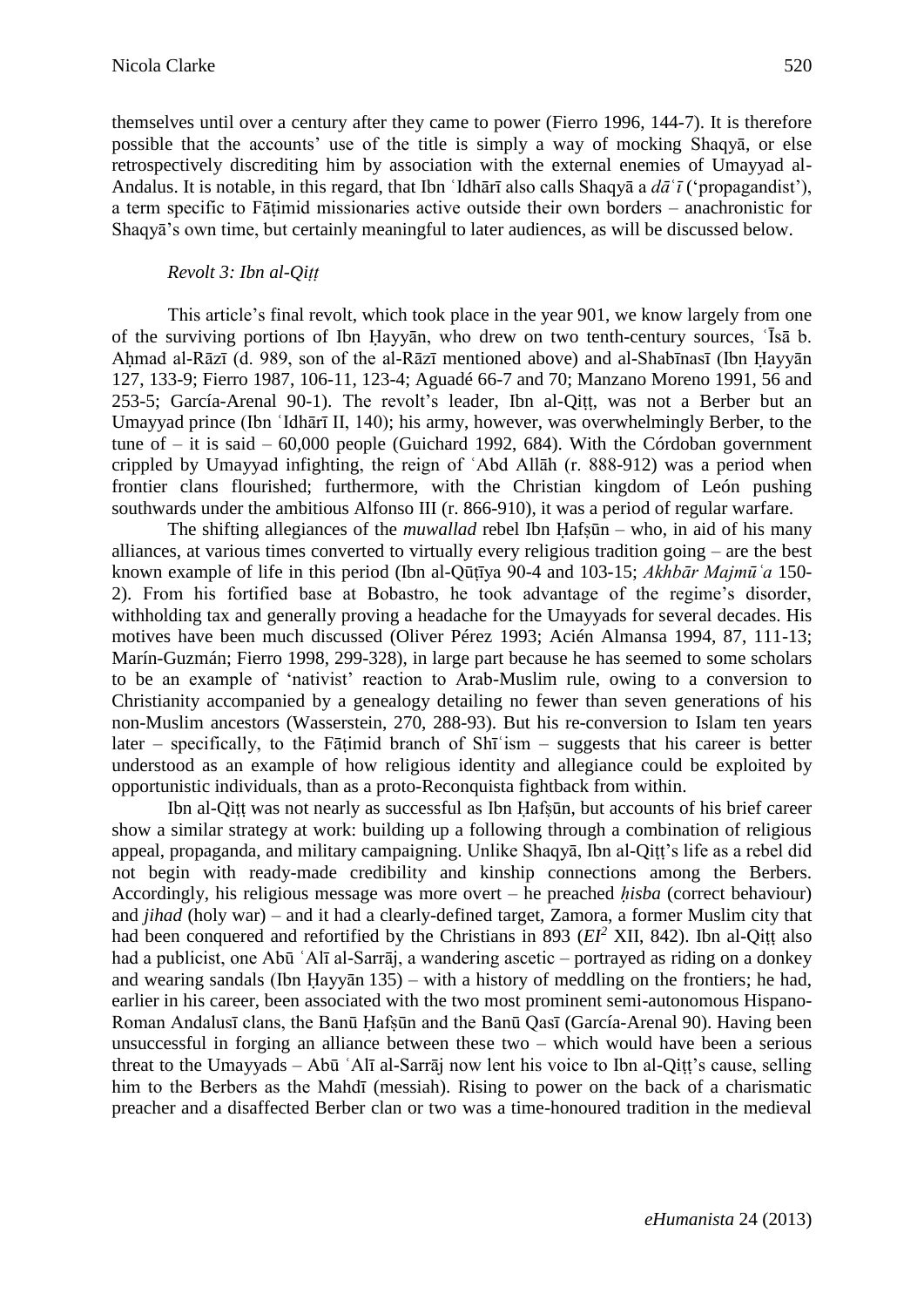Islamic west,<sup>17</sup> and there are strong echoes of narratives of the origins of the Fāṭimid dynasty in North Africa: they, too, had a public face, Abū ʿAbd Allāh, who recruited the Berber army that brought his patrons to power in the same decade as Ibn al-Qiṭṭ's revolt (Halm 1996, 38- 43, 134-5; Brett 73-100).<sup>18</sup> In al-Andalus, however, Ibn al-Qiṭṭ's *jihād* against Zamora was apparently going well until those untrustworthy Berbers got tired of being merely followers and deserted their leader (Ibn Ḥayyān 135-6, 139). Ibn al-Qiṭṭ was then defeated and had his severed head displayed on the gate of Zamora for his trouble.

Again, the language used to describe all this is instructive. Ibn Ḥayyān calls Abū ʿAlī al-Sarrāj the "*dā*ʿ*ī* of the *fitna*" (127), identifying him with both the subversive agents of the Fāṭimids and the traumatic chaos of civil war and communal division, as discussed above. Both he and Ibn al-Qiṭṭ are accused of "tempting" people to follow them, and the revolt is once again a *khurūj* (133, 138); in case the insinuations of Shīʿī practices were not enough to condemn the rebels, the text's audience is asked to recall the Khārijites at the same time. Even though he and his followers were not directly threatening the regime, or attacking fellow Muslims, the fact that Ibn al-Qitt set himself up as an alternative source of religious authority (by claiming to be the Mahdī) and usurped the Umayyad ruler's role in leading a *jihād* meant that he – like Shaqyā – had "gone out from obedience" and was threatening the unity of the community. Still, Ibn Ḥayyān and his sources save some of their invective for the Christians: Zamora is a city of "unbelief", and appeasement of the *mushrikūn* (polytheists, a common name applied to Christians) is to be avoided (134).

#### *Conclusion*

1

The involvement of Berbers in revolts against state authority in al-Andalus has often been seen as a testament to the cohesion of their shared identity – although by no means all Berbers took part in all revolts – and to their sense of frustration at being politically and socially disenfranchised within al-Andalus. Rebelling in the name of sectarian movements gave religious legitimacy to both their separateness and their opposition to Arab rule. But it is important not to overlook the nature of the accounts upon which we rely for information on these events: with a few exceptions, Berbers were outsiders to Andalusī literary production.<sup>19</sup> leaving the task of discussing their moral character and political activities entirely to writers with varying degrees of disdain or hostility towards them. The fact that the Berbers became the scapegoats for the calamities of the early eleventh century only made matters worse; whereas a number of ninth- and tenth-century writers in Arabic had portrayed the Berbers as untrustworthy and unruly, these writers' embittered post-1031 successors sharpened their pens on the rebels of prior centuries, using Qurʾānic phrases and code words borrowed from the Fāṭimid Shīʿī enemy to create an image of the Berbers as not only disorderly and uncivilised, but heterodox threats to the very social and religious stability of al-Andalus, perpetual fifth-columnists who were easily swayed into carrying out campaigns of violence by demagogues and foreign agents. For these writers, every Berber revolt foreshadowed the end of the Golden Age of al-Andalus.

<sup>&</sup>lt;sup>17</sup> This applies to both Khārijites (e.g. the Rustamids of Tāhart, the Midrārids of Sijilmāsa) and `Alids (e.g. the Idrīsids) (Love 177–9; Abun-Nasr 42-59).

<sup>18</sup> He met representatives of the Kutāma tribe while in Mecca for the *ḥajj*, and returned with them to North Africa to lead the conquest of Ifrīqiya (modern-day Tunisia), before unveiling the Fāṭimid *imām* to the troops once victory was achieved.

<sup>&</sup>lt;sup>19</sup> Some of the exceptions were not overly impressed by their fellow Berbers' lack of culture, either: Ibn Mann Allāh al-Hawwārī (d. c. 1102), a Berber from Qayrawān, mocked Berber efforts to claim superiority over the Arabs who had at various times so thoroughly defeated them (Norris 9).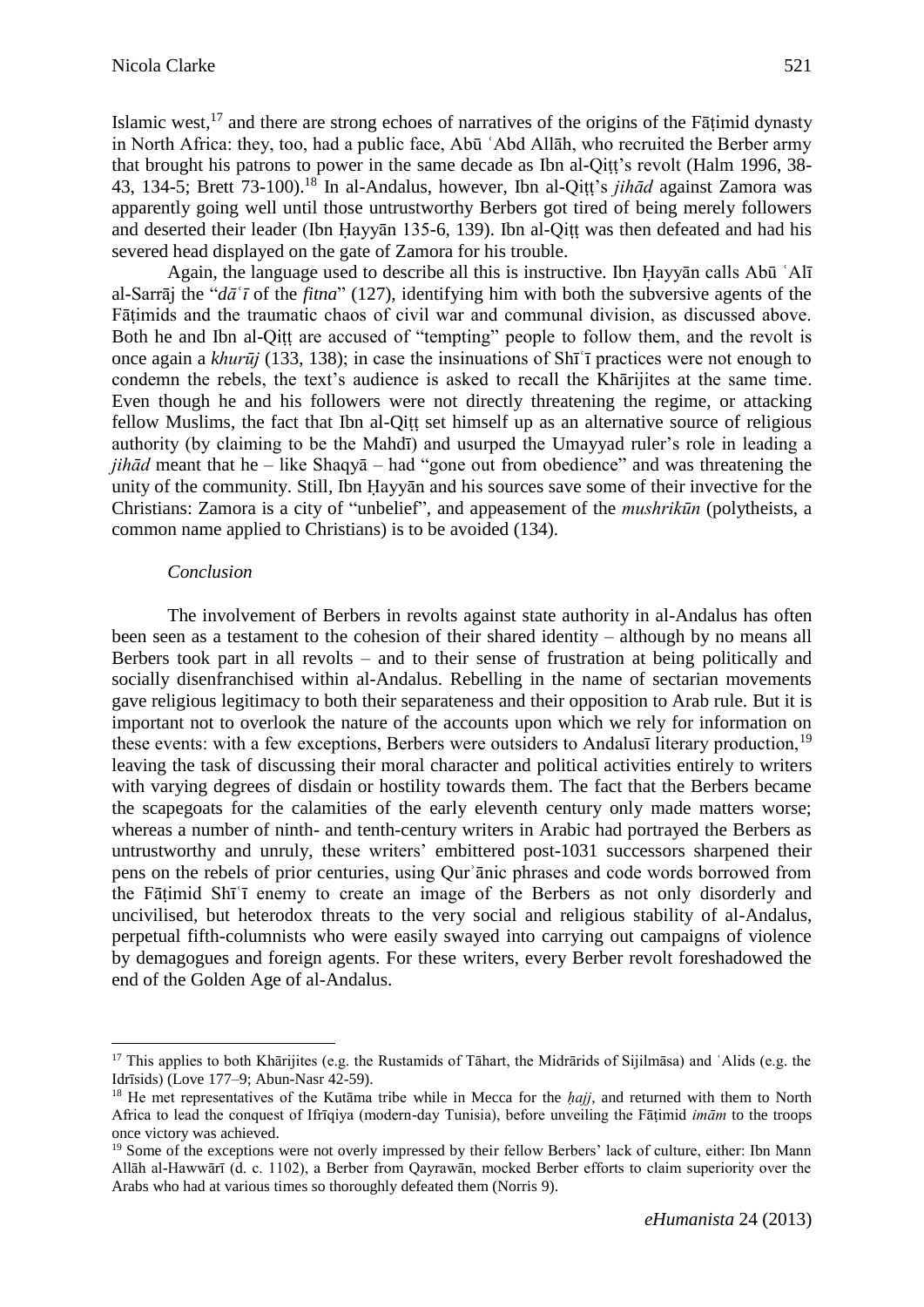# **Works Cited**

*Primary texts*

- Al-Bakrī. *Kitāb al-masālik wa-al-mamālik*. A.P. van Leeuwen & A. Ferre eds. Beirut: Dār al-Gharb al-Islāmī, 1992. 2 vols.
- *Conquerors and Chroniclers of Early Medieval Spain*. K.B. tr. Wolf. Liverpool: Liverpool University Press, 1999.
- *Crónica Mozarabe de 754*. Ed. and tr. J.E. Lopez Pereira. Zaragoza: Anubar, 1980.

*Fatḥ al-Andalus*. Ed. L. Molina. Madrid: Consejo Superior de Investigaciones Científicas, 1994.

*The Fragmentary Classicising Historians of the Later Roman Empire: Eunapius, Olympiodorus, Priscus and Malchus*. Ed. and tr. R.C. Blockley. Liverpool: Cairns, 1981-3. 2 vols.

Ibn ʿAbd al-Ḥakam. *Futūḥ Miṣr*. Ed. C.C. Torrey. New Haven: Yale University Press, 1922.

Ibn al-Athīr. *Al-Kāmil fī ʾl-taʾrīkh*. Ed. C.J. Tornberg. Beirut: Dar Sādir, 1965-7. 12 vols.

Ibn Ḥabīb. *Kitāb al-taʾrīkh*. Ed. J. Aguadé. Madrid: CSIC, 1991.

- Ibn Ḥayyān, *Muqtabis III*. Ed. M.M. Antuña, Paris: P. Geuthner, 1937.
- Ibn ʿIdhārī, *Kitāb al-bayān al-mughrib*. Ed. G.S. Colin and E. Lévi-Provençal, Leiden: Brill, 1948-51. 2 vols.

al-Masʿūdī. *Murūj al-Dhahab*. Ed. C. Pellat. Beirut, 1966-79. 7 vols.

- Shahrastānī. *Muslim Sects and Divisions: the section on Muslim sects in* Kitāb al-milal wa ʾlniḥal. Ed. and tr. A.K. Kazi and J.G. Flynn. London: Kegan Paul International, 1984.
- *Tres textos árabes sobre beréberes en el occidente islámico*. Ed. M. Yaʿla. Madrid: Consejo Superior de Investigaciones Científicas, 1996.
- Al-ʿUdhrī. *Nusūs ʿan al-Andalus min Tarṣīʿ al-akhbār wa-tanwīʿ al-āṭār*. Ed. ʿA.A. al-Ahwānī. Madrid: Matbaʿat Maʿhad al-Dīrāsāt al-Islāmīyah, 1965.
- al-Yaʿqūbī. *Kitāb al-buldān*. Ed. M.J. de Goeje. Leiden: Brill, 1892.
- Yāqūt. *Muʿjām al-buldān*. Beirut: Dār Sādir, 1955-57. 5 vols.
- Al-Zuhrī. *Kitāb al-Jaʿrafīya*. Ed. M. Hadj-Sadok. *Bulletin d'Études Orientales* 21 (1968): 9- 310.

*Secondary works*

- Abun-Nasr, J.M. *A History of the Maghrib in the Islamic Period*. Cambridge: Cambridge University Press: 1987.
- Acién Almansa, M. *Entre el Feudalismo y el Islam: ʿUmar Ibn Ḥafṣūn en los historiadores, en las fuentes y en la historia***.** Jaén: Universidad de Jaén, 1994.
- Aguadé, J. 'Some remarks about sectarian movements in al-Andalus'. *Studia Islamica* 64 (1986): 53-77.
- Bazzana, A. *Maisons d'al-Andalus: habitat medieval et structures du peuplement dans l'Espagne orientale*. Madrid: Casa de Velázquez, 1992.
- ---. 'Le *ḥiṣn*: modèle d'organisation du peuplement rural dans al-Andalus'. In R.-P. Gayraud ed. *Colloque international d'archéologie islamique, IFAO, Le Caire, 3-7 février 1993*. Cairo: Institut français d'archéologie orientale, 1998. 217-44.
- Boone, J.L. and N.L. Benco. 'Islamic Settlement in North Africa and the Iberian Peninsula'. *Annual Review of Anthropology* 28 (1999): 51-71.

Brett M. and E. Fentress. *The Berbers*. Oxford: Blackwell, 1996.

Brett, M. *The Rise of the Fatimids: the world of the Mediterranean and the Middle East in the fourth century of the hijra, tenth century CE***.** Leiden: Brill, 2001.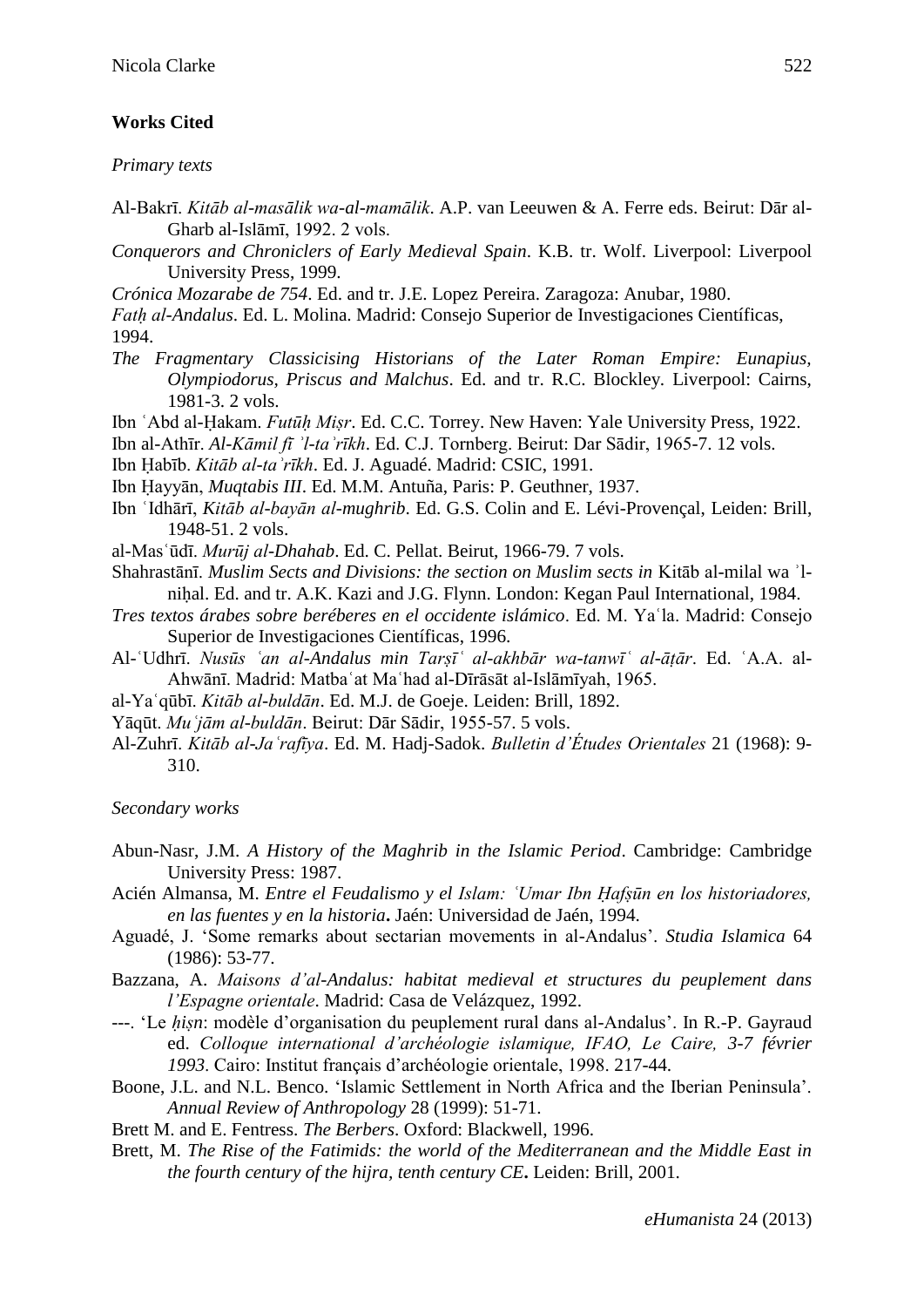Carabaza, J.M. 'La familia de los Banū Ḥaŷŷāŷ (siglos II-VII/VIII-XII)'. *Estudios onomástico-biográficos de al-Andalus* v: *Familias Andalusíes*. Ed. M. Marín and J. Zanón. Madrid: Consejo Superior de Investigaciones Científicas, 1992. 39-55.

- Clarke, N. *The Muslim Conquest of Iberia: medieval Arabic narratives*. London: Routledge, 2012.
- Cooperson, M. *al-Ma'mun*. Oxford: One World, 2005.
- Cruz Hernández, M. 'The social structure of al-Andalus during the Muslim occupation (711- 55), and the founding of the Umayyad monarchy'. *The Formation of al-Andalus, Part 1: history and society*. Ed. M. Marín. Aldershot: Ashgate, 1998. 51-83.
- *Encyclopedia of Islam, Second Edition*. Ed. P. Bearman, Th. Bianquis, C.E. Bosworth, E. van Donzel, and W.P. Henrichs. Leiden: Brill, 1954-2004. 12 vols.
- de Felipe, H. 'Leyendes árabes sobre el origen de los Beréberes'. *Al-Qanṭara* 11 (1990): 379- 96.
- Fenwick, C. 'From Africa to Ifrīqiya: settlement and society in early medieval North Africa (650-800)'. *Al-Masāq* 25 (2013): 9-33.
- Fierro, M. *La Heterodoxia en al-Andalus durante el period omeya*. Madrid: Instituto Hispano-Arabe de Cultura, 1987.
- ---. (as M.I. Fierro Bello). 'Accusations of '*zandaqa'* in al-Andalus'. *Quaderni di Studi Arabi* 5/6 (1987-1988): 251-8.
- ---. 'La obra histórica de Ibn al-Qūṭiyya'. *Al-Qanṭara* 10 (1989): 486-512.
- ---. 'On *al-fātimī* and *al-Fāṭimiyyūn*'. *Jerusalem Studies in Arabic and Islam* 20 (1996): 130- 161.
- ---. 'Four questions in connection with Ibn Ḥafṣūn'. *The Formation of al-Andalus, Part 1: history and society*. Ed. M. Marín. Aldershot: Ashgate, 1998. 299-328.
- '*Mawālī* and *muwalladūn* in al-Andalus (second/eighth-fourth/tenth centuries)'. *Patronate and Patronage in Early and Classical Islam*. Ed. M. Bernards and J. Nawas. Leiden: Brill, 2005. 195-245.
- Gaiser, A. *Muslims, Scholars, Soldiers: the origin and elaboration of the Ibāḍī Imāmate traditions*. New York: Oxford University Press, 2010.
- García-Arenal, M. *Messianism and puritanical reform: Mahdis of the Muslim West*. Leiden: Brill, 2006.
- García Gómez, E. *Andalucía contra Berbería: reedición de traducciones de Ben Ḥayyān, Šaqundī, y Ben al-Jaṭīb, con un prólogo*. Barcelona: Departamento de Lengua y Literatura Árabes, 1976.
- García Moreno, L.A. 'Spanish Gothic consciousness among the Mozarabs in al-Andalus (VIII-Xth centuries)'. *The Visigoths: studies in culture and society*. Ed. A. Ferreiro. Leiden: Brill, 1999. 303-323.
- Gibb, H.A.R. 'The social significance of the Shuubiya'. *Studies on the Civilization of Islam*. Ed. S.J. Shaw and W.R. Polk. Princeton: Princeton University Press, 1962. 62-73.
- Glick, T.F. 'Berbers in Valencia: the case of Irrigation'. *Iberia and the Mediterranean World of the Middle Ages: essays in honor of Robert I. Burns S. J.* Ed. P.E. Chevedden, D.J. Kagay and P.G. Padilla. Leiden: Brill, 1996. 191-206.
- ---. 'Tribal Landscapes of Islamic Spain: history and archaeology'. *Inventing Medieval Landscapes: sense of place in Western Europe*. Ed. J. Howe and M. Wolfe. Gainsville: University Press of Florida, 2002. 113-35.
- ---. *Islamic and Christian Spain in the Early Middle Ages*, Leiden: Brill, 2005 (2nd ed.).
- Goldziher, I. 'The Spanish Arabs and Islam'. *The Muslim World* 53 (1963): 5-18, 91-105, 178-184, 281-6, and 54 (1964): 27-38.
- ---. *Muslim Studies*. Ed. S.M. Stern. Chicago: Aldine, 1966.

Christys, A. *Christians in al-Andalus (711-1000)*. Richmond: Curzon, 2002.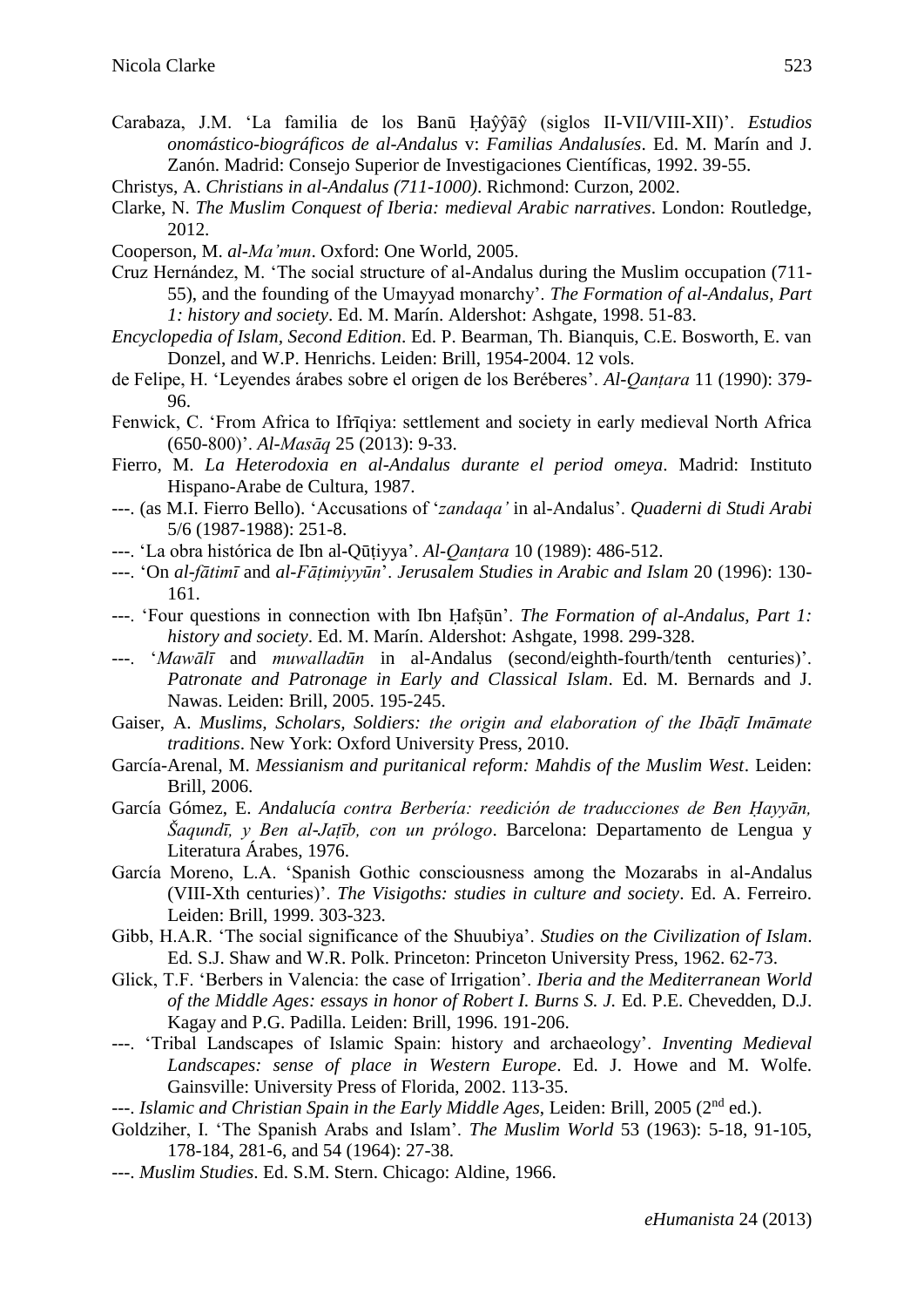- Guichard, P. *Structures socials 'orientales' et 'occidentales' dans l'Espagne musulmane*, Paris: Mouton, 1977.
- ---. 'The social history of Muslim Spain from the conquest to the end of the Almohad régime (early 2nd/8th -early 7th/13th centuries)'. *The Legacy of Muslim Spain*. Ed. S.K. Jayyusi. Leiden: Brill, 1992. 679-708.
- ---. 'The population of the region of Valencia during the first two centuries of Muslim domination'. *The Formation of al-Andalus, Part 1: history and society*. Ed. M. Marín. Aldershot: Ashgate, 1998. 129-81.
- Halm, H. *The Empire of the Mahdi: the rise of the Fāṭimids*. Tr. M. Bonner. Leiden: Brill, 1996.
- ---. *Shīʿism*. Edinburgh: Edinburgh University Press, 2004 (2nd ed.).
- Hoffman, K.E. *We Share Walls: language, land and gender in Berber Morocco*. Oxford: Blackwell, 2007.
- Hoffman, V.J. *The Essentials of Ibāḍī Islam*. Syracuse University Press, 2011.
- Judd, S. 'Muslim persecution of heretics during the Marwānid period (64-132/684-750)'. *Al-Masāq* 23 (2011): 1-14.
- Kennedy, H. *Muslim Spain and Portugal: a political history of al-Andalus*. London: Longman, 1996.
- Kenney, J. *Muslim Rebels: Kharijites and the politics of extremism in Egypt*. New York: Oxford University Press, 2001.
- Kraemer, J.L. 'Apostates, rebels and brigands'. *Israel Oriental Studies* 10 (1980): 34-73.
- Lévi-Provençal, E. 'La «Description de l'Espagne» d'Aḥmad al-Rāzī'. *Al-Andalus* 18 (1953): 51-106
- Lewinstein, K. 'Making and unmaking a sect: the heresiographers and the Ṣufriyya'. *Studia Islamica* 76 (1992): 75-96.
- Lewis, B. 'Some observations on the significance of heresy in the history of Islam'. *Studia Islamica* 1 (1953): 43-63.
- Love, P.M. 'The Ṣufris of Sijilmasa: toward a history of the Midrarids'. *Journal of North African Studies* 15 (2010): 173–188.
- Macdonald, M.C.A. 'Arabs, Arabias and Arabic before Late Antiquity'. *Topoi* 16 (2009): 277-332.
- Madelung, W. 'The Sufyānī between tradition and history'. *Studia Islamica* 63 (1986): 5-48.
- Manzano Moreno, E. 'Beréberes de al-Andalus: los factores de una evolucion histórica'. *Al-Qanṭara* 11 (1990): 397-428.
- ---. 'Oriental '*topoi*' in Andalusian historical sources'. *Arabica* 39 (1992): 42-58.
- ---. 'The settlement and organisation of Syrian *jund*s in al-Andalus'. *The Formation of al-Andalus, Part 1: history and society*. Ed. M. Marín. Aldershot: Ashgate, 1998. 85- 114.
- ---. *Conquistadores, emires y califas: los omeyas y la formación de al-Andalus*. Barcelona: Crítica, 2006.
- ---. 'The Iberian Peninsula and North Africa'. *The New Cambridge History of Islam*, vol. I. Ed. C.F. Robinson. Cambridge: Cambridge University Press, 2010. 581-621.
- Marín, M. *Vidas de mujeres andalusíes*. Málaga: Editorial Sarriá S.L., 2006.
- Marín-Guzmán, R. 'The causes of the revolt of ʿUmar ibn Ḥafṣūn in al-Andalus (880-928): a study in medieval Islamic social history', *Arabica* 42 (1995): 180-221.
- Melchert, C. *Ahmad ibn Hanbal*. Oxford: One World, 2006.
- Molina, L. 'Los Ajbār Maŷmūʿa y la historiografía árabe sobre el periodo omeya an al-Andalus'. *Al-Qanṭara* 10 (1989): 513-42.
- Monroe, J.T. *The Shuʿūbiyya in al-Andalus: the risāla of Ibn García and five refutations*. London and Berkeley: University of California Press, 1970.